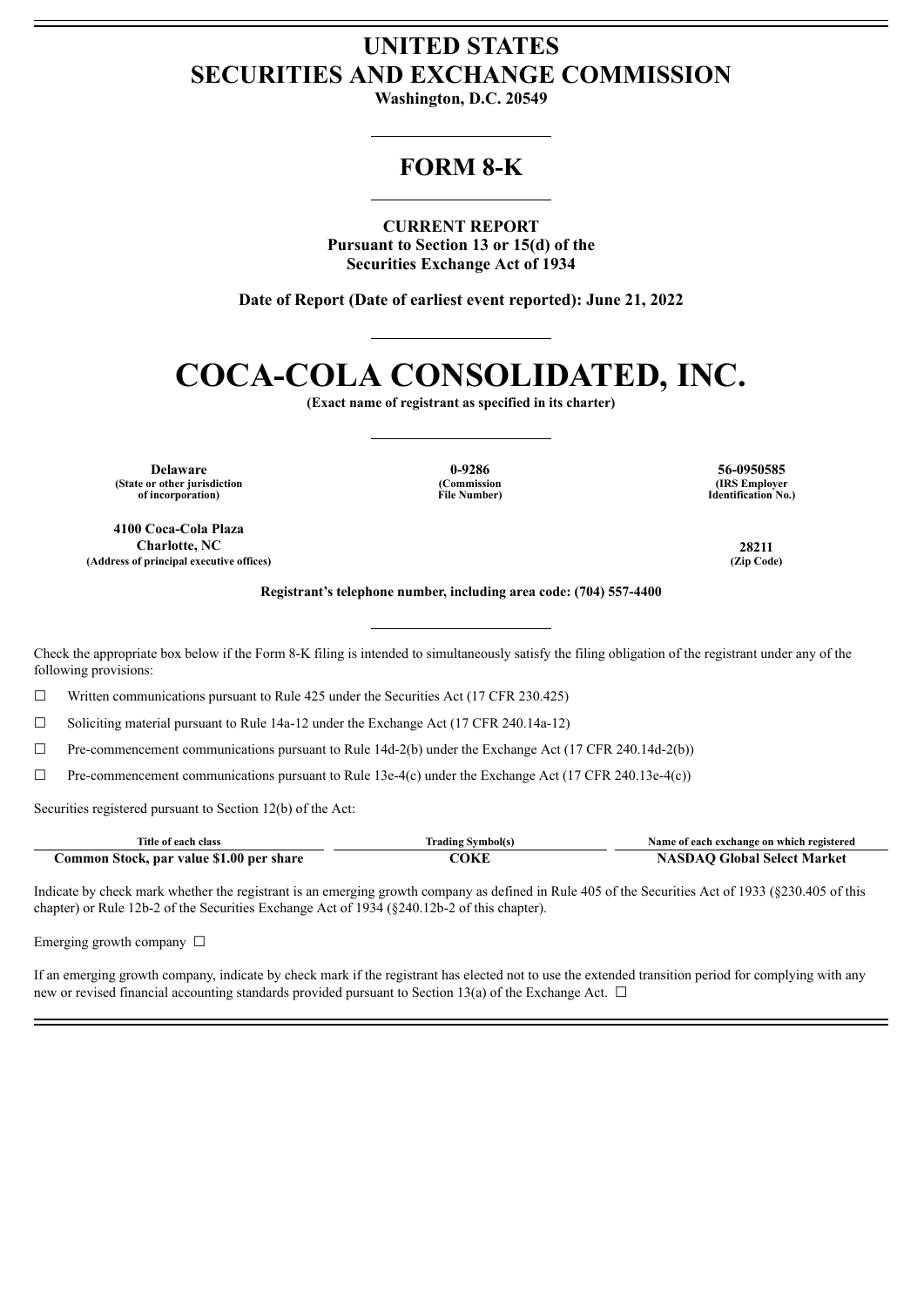#### **Item 8.01. Other Events.**

On June 21, 2022, Coca-Cola Consolidated, Inc. (the "Company") filed a prospectus supplement (the "Prospectus Supplement") with the United States Securities and Exchange Commission pursuant to the Company's existing effective shelf registration statement on Form S-3 (Registration No. 333-251358) (the "Registration Statement"), registering 1,227,546 shares of the Company's Common Stock under the Securities Act of 1933, as amended, for resale by certain selling stockholders of the Company identified in the Prospectus Supplement (the "Selling Stockholders"). The shares of Common Stock covered by the Prospectus Supplement represent all of the shares issued to the Selling Stockholders upon the conversion on March 17, 2022 of an aggregate of 1,227,546 shares of the Company's Class B Common Stock on a one share for one share basis into shares of the Company's Common Stock. The Company will not receive any proceeds from any resale of such shares of Common Stock by the Selling Stockholders.

The Company is filing this Current Report on Form 8-K for the purpose of incorporating by reference into the Registration Statement the items filed herewith as Exhibits 5.1 and 23.1.

#### **Item 9.01. Financial Statements and Exhibits.**

(d) Exhibits.

| Exhibit<br>No. | Description                                                                                                                                                                                 | Incorporated by Reference or<br><b>Filed/Furnished Herewith</b> |
|----------------|---------------------------------------------------------------------------------------------------------------------------------------------------------------------------------------------|-----------------------------------------------------------------|
| 5.1            | Opinion of Moore & Van Allen PLLC.                                                                                                                                                          | Filed herewith.                                                 |
| 23.1           | Consent of Moore & Van Allen PLLC (included in Exhibit 5.1 above).                                                                                                                          | Filed herewith.                                                 |
| 104            | Cover Page Interactive Data File – the cover page interactive data file does not appear in the<br>Interactive Data File because its XBRL tags are embedded within the Inline XBRL document. | Filed herewith.                                                 |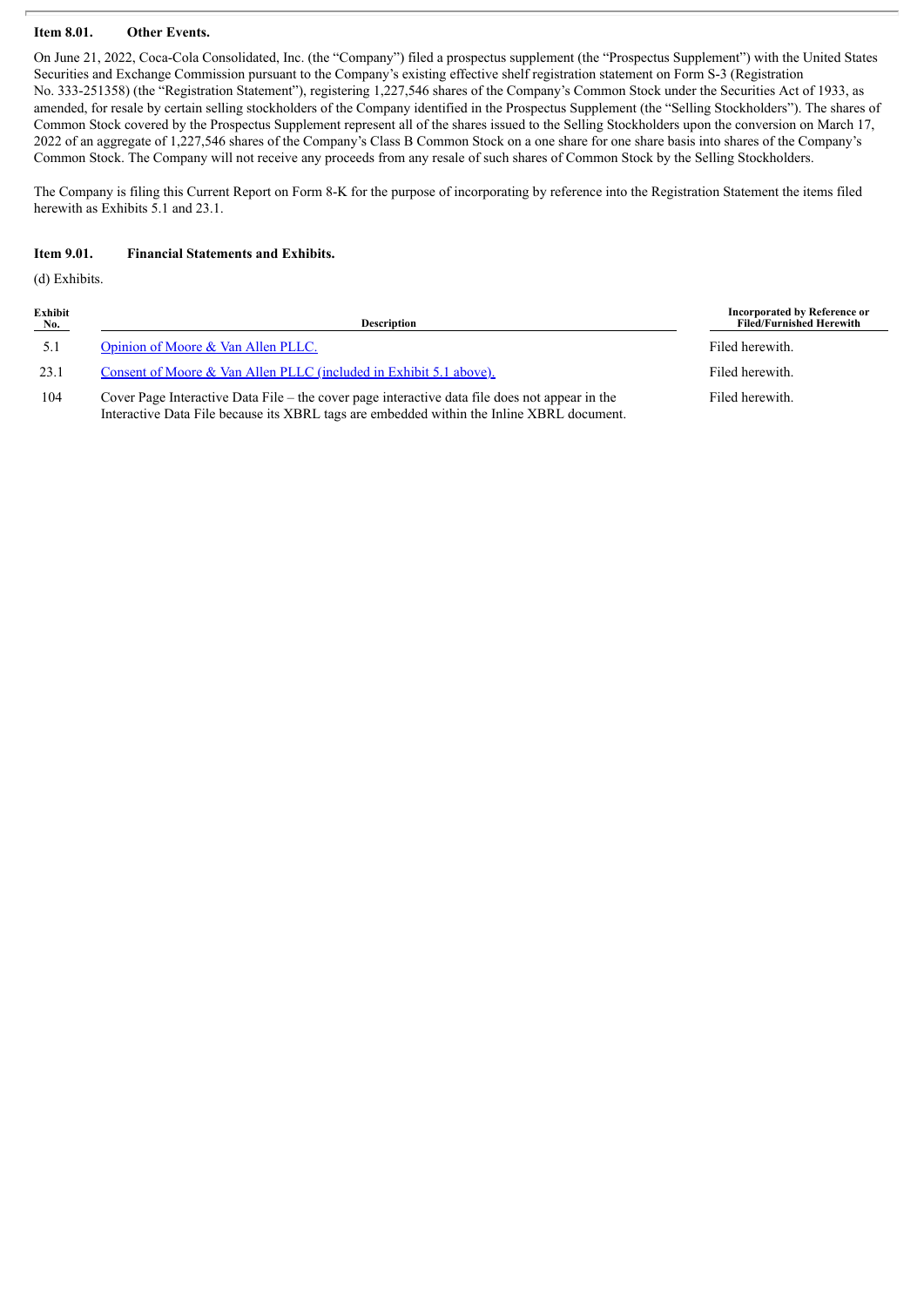**SIGNATURE**

Pursuant to the requirements of the Securities Exchange Act of 1934, the registrant has duly caused this report to be signed on its behalf by the undersigned hereunto duly authorized.

### **COCA-COLA CONSOLIDATED, INC.**

Date: June 21, 2022 By: /s/ E. Beauregarde Fisher III

E. Beauregarde Fisher III Executive Vice President, General Counsel and Secretary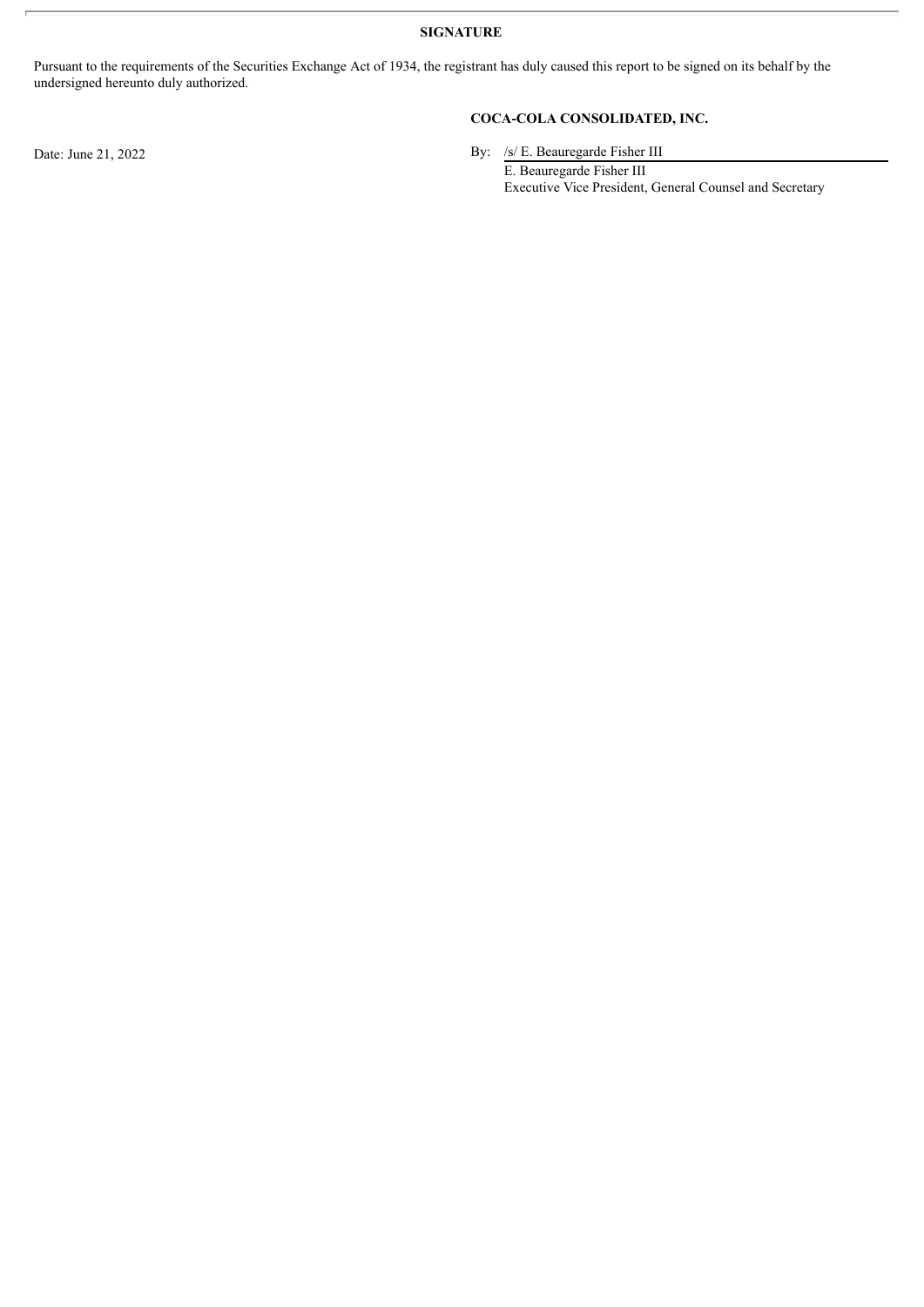<span id="page-3-0"></span>June 21, 2022

Coca-Cola Consolidated, Inc. 4100 Coca-Cola Plaza Charlotte, North Carolina 28211

#### Re: Coca-Cola Consolidated, Inc. - Registration Statement on Form S-3 under the Securities Act of 1933, as amended

#### Ladies and Gentlemen:

We have acted as counsel to Coca-Cola Consolidated, Inc., a Delaware corporation (the "Company"), in connection with the registration for resale under the Securities Act of 1933, as amended (the "Securities Act"), of up to an aggregate of 1,227,546 shares (the "Shares") of the Company's Common Stock, par value \$1.00 per share, by certain selling stockholders of the Company (the "Selling Stockholders") identified in the Prospectus Supplement (as defined below), pursuant to the registration statement on Form S-3 (Registration No. 333-251358) (the "Registration Statement") filed by the Company with the United States Securities and Exchange Commission (the "SEC") under the Securities Act, and as described in the prospectus, dated December 15, 2020 (the "Base Prospectus"), and the prospectus supplement, dated June 21, 2022 (the "Prospectus Supplement" and, together with the Base Prospectus, the "Prospectus"). The Shares were issued to the Selling Stockholders upon the conversion on March 17, 2022 of an aggregate of 1,227,546 shares of the Company's Class B Common Stock on a one share for one share basis into shares of the Company's Common Stock. This opinion letter is being furnished in connection with the requirements of Item  $601(b)(5)$  of Regulation S-K under the Securities Act, and no opinion is expressed herein as to any matter pertaining to the contents of the Registration Statement or the Prospectus, other than as expressly stated herein with respect to the registration of the Shares.

In connection with this opinion letter, we have (i) investigated such questions of law; (ii) examined originals or copies, certified or otherwise identified to our satisfaction, of such agreements, instruments, documents and records of the Company (including, without limitation, the Registration Statement, the Prospectus, and the Restated Certificate of Incorporation, as amended, and the Amended and Restated By-laws of the Company), such certificates of public officials and such other documents; and (iii) received such information from officers and representatives of the Company and others, in each case, as we have deemed necessary or appropriate for the purposes of rendering the opinion hereafter expressed. In all such investigations and examinations and for the purposes of rendering the opinion hereafter expressed, we have assumed the legal capacity and competency of all natural persons executing documents and certificates submitted to us, the genuineness of all signatures, compliance with fiduciary duties, the authenticity of original and certified documents submitted to us, the conformity to original or certified documents of all copies submitted to us as conformed or reproduction copies and that any document or certificate upon which we have relied and which was given or dated earlier than the date of this opinion letter continues to remain accurate, insofar as relevant to the opinion contained herein, from such earlier date through and including the